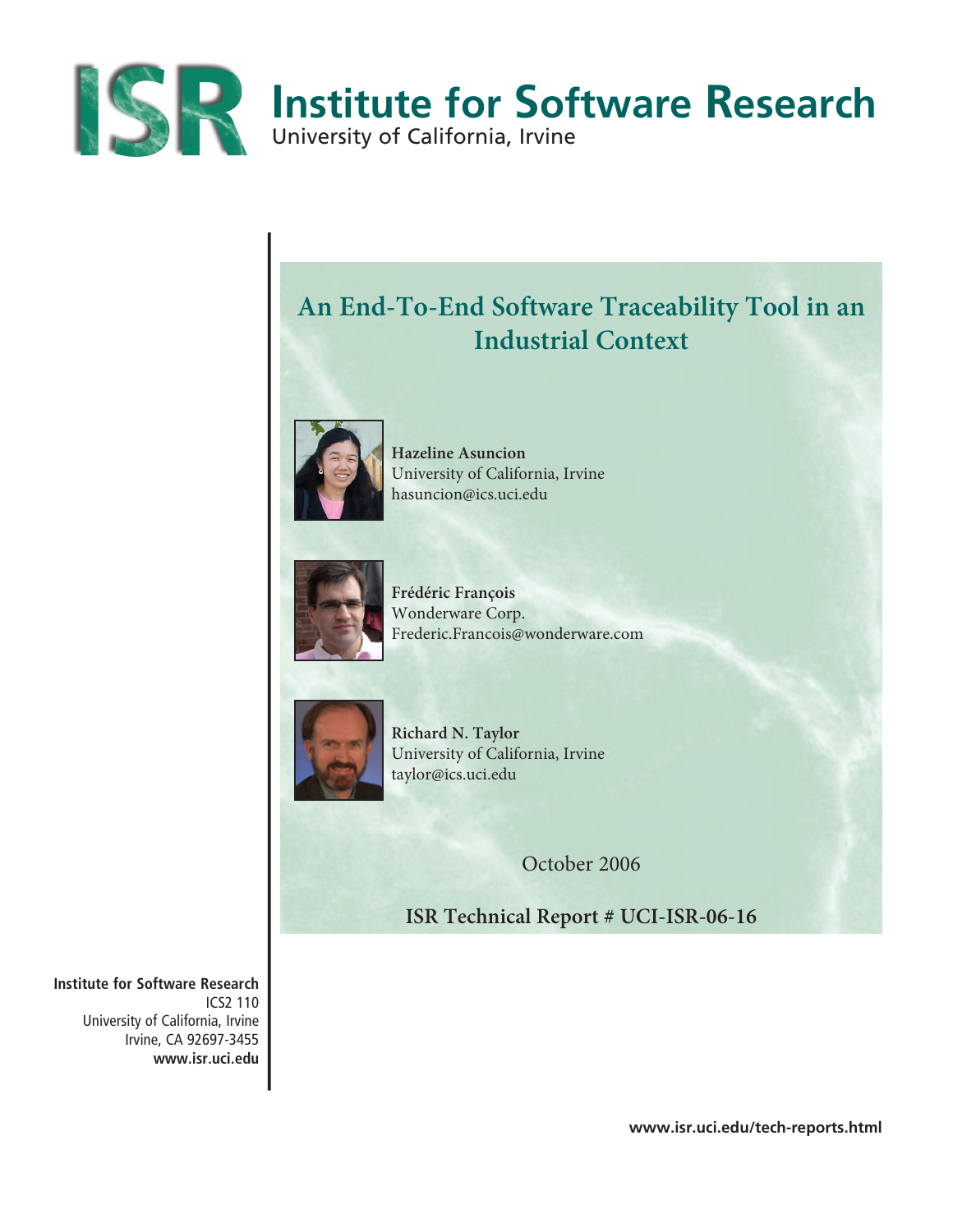# **An End-To-End Software Traceability Tool in an Industrial Context**

Hazeline Asuncion, Frédéric François, Richard N. Taylor Institute for Software Research University of California, Irvine Irvine, CA 92697-3425 hasuncion@ics.uci.edu

ISR Technical Report # UCI-ISR-06-16

October 2006

## **Abstract:**

Traceability is a critically important aspect of software development that is often required by various professional standards and government agencies. Yet, current approaches do not adequately address end-toend traceability. Consequently, many industry projects become entangled in process overhead and fail to derive much benefit from current traceability solutions. This paper presents a successful end-to-end software traceability tool developed at Wonderware, a software development company and a business unit of Invensys Systems, Inc. Our process-oriented approach achieves comprehensive traceability and supports the entire software development life cycle by focusing on both requirements traceability and process traceability. This paper offers general traceability guidelines that have emerged from the experience of implementing and deploying this traceability tool within actual company constraints. We discuss encouraging preliminary results and point to the advantages gained in using our approach.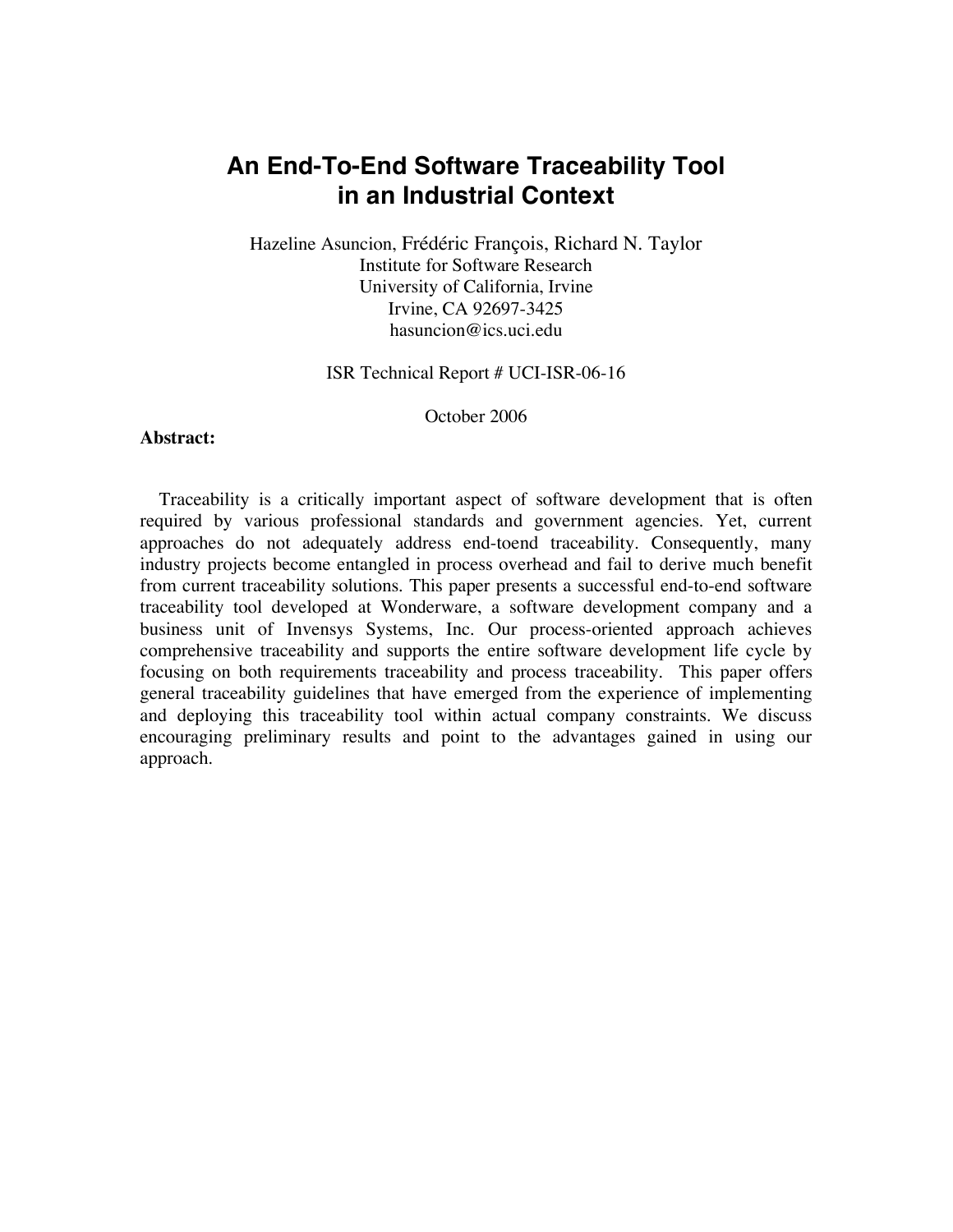# **An End-To-End Software Traceability Tool in an Industrial Context**

Hazeline Asuncion *Institute of Software Research UC Irvine hasuncion@ics.uci.edu* 

Frédéric François *Wonderware Corporation Frederic.Francois @wonderware.com* 

Richard N. Taylor *Institute of Software Research UC Irvine taylor@ics.uci.edu* 

# ISR Technical Report # UCI-ISR-06-16 October 2006

#### **Abstract**

*Traceability is a critically important aspect of software development that is often required by various professional standards and government agencies. Yet, current approaches do not adequately address end-toend traceability. Consequently, many industry projects become entangled in process overhead and fail to derive much benefit from current traceability solutions. This paper presents a successful end-to-end software traceability tool developed at Wonderware, a software development company and a business unit of Invensys Systems, Inc. Our process-oriented approach achieves comprehensive traceability and supports the entire software development life cycle by focusing on both requirements traceability and process traceability. This paper offers general traceability guidelines that have emerged from the experience of implementing and deploying this traceability tool within actual company constraints. We discuss encouraging preliminary results and point to the advantages gained in using our approach.* 

#### **1. Software Traceability**

While traceability is recognized as a "critical success factor" in software development [6], the lack of effective software traceability continues to be a perennial problem in industry projects [10]. The sheer number of artifacts produced in a project, the differing levels of formality and specificity between various artifact types, and the complex interrelationships between artifacts [23][24][2] combine to form the heart of the traceability problem. Finding a comprehensive traceability solution yields many benefits. Traceability aids in system comprehension, impact analysis, system debugging, and communication between the development team and stakeholders [21][6][13][17].

 While traceability is encouraged or even mandated by various standards and government agencies [22]  $[14][15]$ , high costs  $[13][19]$  make it infeasible for many organizations to incorporate traceability [2]. Even in companies where a specialized traceability tool is adopted, the traceability problem still exists [10], due to the tool's rigidity, narrow focus, and lack of interoperability with other tools. Various techniques have been proposed to reduce overhead and enhance traceability [1][2][7][5][23]. Yet, these approaches fall short of providing a comprehensive approach to traceability that supports the entire software development life cycle. Current techniques usually only attempt to link artifacts within one phase or between two adjacent phases in the life cycle. For instance, although tracing the life of a requirement is essential to the success of a software product, most approaches emphasize performing requirements traceability within one phase of software development: the requirements phase.

We therefore define the concept of end-to-end traceability as an overarching traceability that extends throughout the entire life of a project, from the requirements phase to the test phase. End-to-end traceability weaves artifacts together in a sequential fashion in tandem with the various phases of the life cycle. For instance, end-to-end requirements traceability is satisfied when different phase-specific manifestations of the same requirement are linked together across the life cycle.

We also emphasize process traceability as an important facet of an effective traceability approach. Relationships between artifacts can be intertwined with the underlying software processes. This view can be represented as a graph with nodes representing artifacts and links between the nodes representing the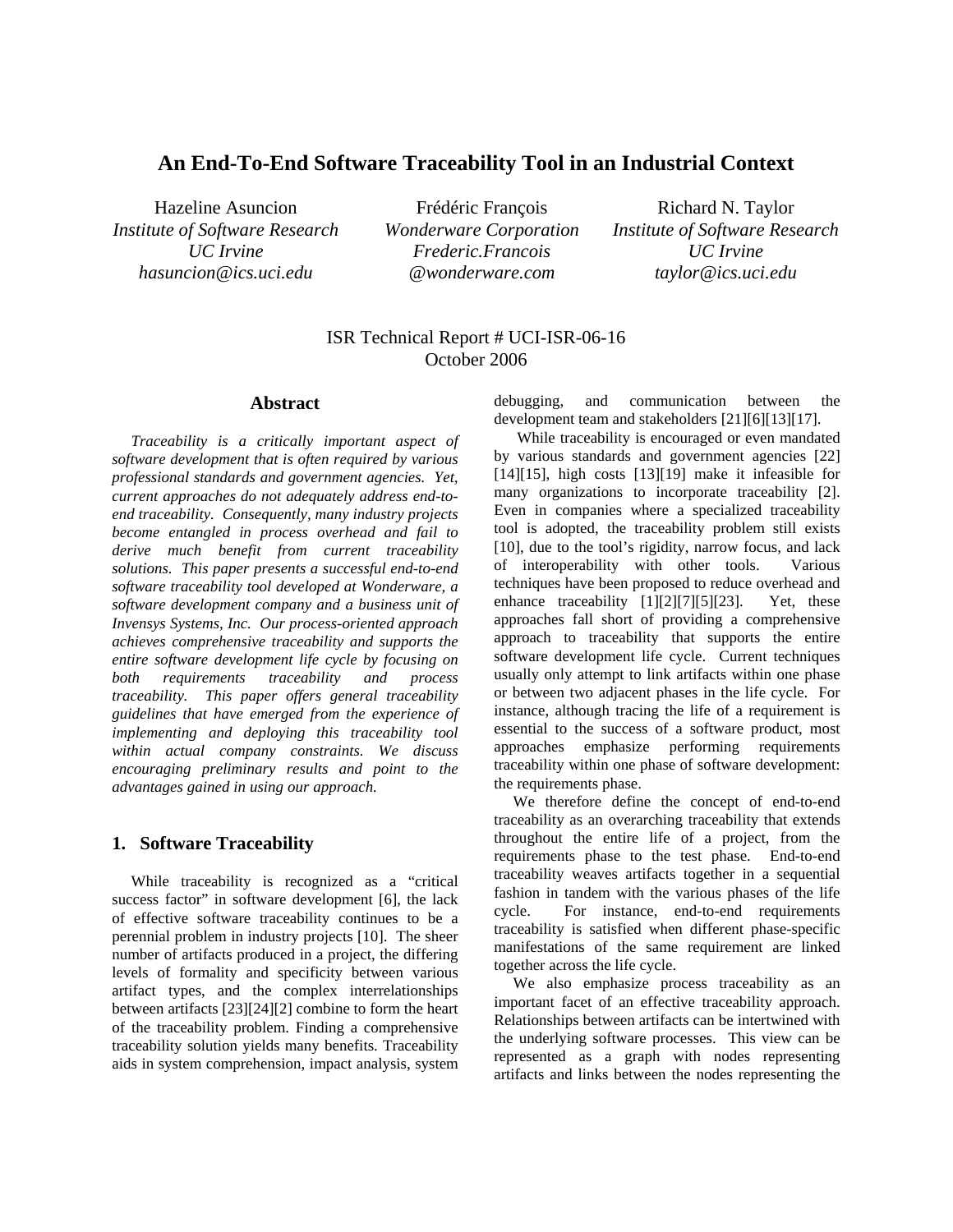process. Raising the visibility of actual software processes enables users to accurately compare actual practices to stated company procedures. Not only does process traceability improve the actual software process, but it also captures the rationale behind a specific artifact and fosters system comprehension.

In this paper, we attempt to combine end-to-end requirements traceability and process traceability. We present our insights in designing a software traceability tool at Wonderware, a mid-sized software development company known for producing industrial automation software. We adopt a process-oriented approach to achieve comprehensive traceability that supports the whole development life cycle.

Note that we limit our scope to post-RS traceability [10]. In addition, the paper does not concentrate on configuration management, which is concerned with tracing linkages between different versions of the same artifact. Configuration management is orthogonal and complementary to both end-to-end requirements and process traceability. Finally, our approach mainly applies to tracing text-based artifacts.

The next section provides a brief discussion of the traceability problem at Wonderware. Section 3 presents an overview of the traceability tool we have implemented, the preliminary results after deploying the tool, and an overview of traceability guidelines. We present our guidelines in depth in Sections  $4 - 11$ . In each of these sections, we first present the guideline along with the rationale for including it. We then present our method of implementing the guideline. Each section wraps up by discussing the guideline in the context of related research. Section 12 concludes the paper with a discussion and future work.

#### **2. Traceability Problem at Wonderware**

We present a brief background of Wonderware in order to introduce the company's traceability problem. A business unit of Invensys, Wonderware is a midsized software sales and development company with distributed development centers across the globe. Wonderware is a leading supplier of industrial automation and information software, with software deployed to approximately a hundred thousand plants worldwide [25]. The company is based in Lake Forest with development centers in the United States, Australia, EMEA, and India. There are about 250 development employees. Projects run in parallel, with 40 projects currently in development.

As a company that deploys its software products to a hundred thousand plants worldwide, the problem of traceability takes center stage. Many of Wonderware's customers are food and pharmaceutical manufacturing companies that have internal regulations or external obligations to adopt products that follow government standards. Consequently, software products that run the plants of Wonderware's customers must pass FDA approval. Not only does Wonderware need to demonstrate traceability to comply with various standards, but a lack of traceability equates to inability to win new customers and new business partners, leading to missed revenues. In addition, existing customers require traceability audits on Wonderware's software development process. Wonderware fits the classification of a highend traceability user [18] since traceability is viewed as a benefit to the company. Wonderware is actually ahead of most organizations in addressing requirements traceability. They recognize the need to identify problem artifacts and improve their process.

Even though Wonderware has an advanced notion of traceability, it is still difficult for the company to effectively trace requirements and processes. The problems are many, complex, and subtle. We introduce both the requirements traceability problem and the process traceability problem in the upcoming sections.

## **2.1. Requirements Traceability Problem**

The commercial traceability tool that the company originally used is expensive in terms of both licensing costs and labor hours expended to maintain traceability. Yet, despite the high costs, the requirements traceability problem still existed at Wonderware. The most glaring manifestation of the problem is in the inconsistencies between different representations of the same artifact. One particular example of this is in document obsolescence. An artifact X is stored in a database (accessed via the commercial traceability tool) and in multiple documents outside the tool. Each representation achieves a specific purpose. The artifact in the documents enables shared understanding among a project team, while the artifact in the database enables collective organizational knowledge and reporting across multiple projects. However, when artifact X is modified in a document, the same artifact stored in the traceability tool database and in other documents becomes obsolete. This problem is intensified by the thousands of documents and the numerous individual artifacts within each document that Wonderware manages.

Another major problem is the lack of demonstrable end-to-end traceability. Different groups within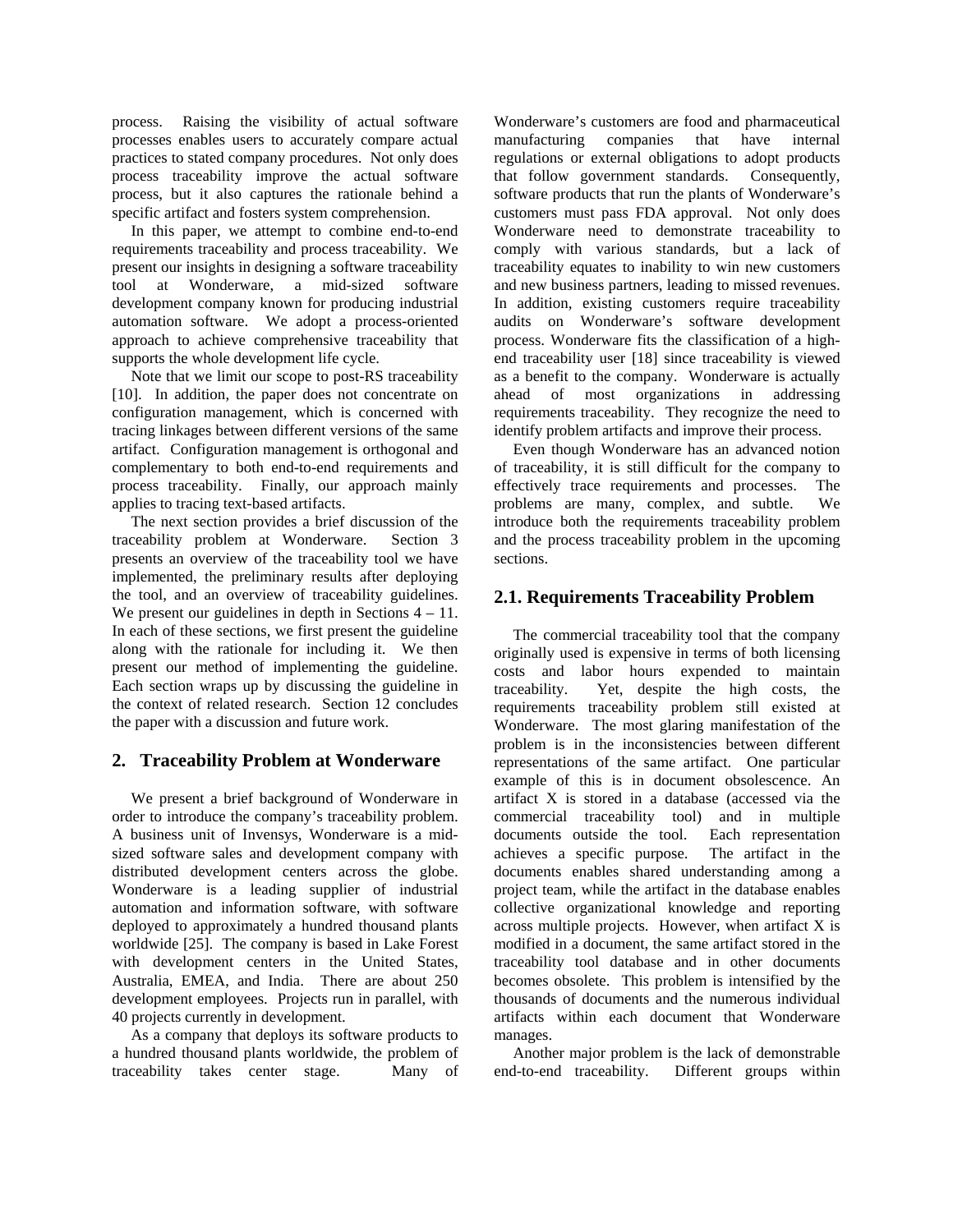Wonderware own different artifact types that are keys in establishing the traceability chain. Not only are the different artifact types owned by different groups, but they are also stored in different tools lacking interoperability between them. These conditions prevent end-to-end traceability from occurring.

Other problems include the inability to manipulate artifacts in bulk, the limited functionality of the commercial traceability tool, the inability to scale, and the lack of effective artifact visualization.

#### **2.2. Process Traceability Problem**

At Wonderware, many individuals adopt ad-hoc workarounds to accomplish their development process tasks. These workarounds are not captured in any organizational document. Since actual processes oftentimes only reside in the minds of individuals, the capability of groups to share knowledge with each other is limited and is highly subject to staff turnover.

In addition, obtaining an accurate project status is a time-consuming process. In an environment where projects run in parallel, the immediate retrieval of accurate project status is crucial. Project Managers, Development Managers, and Architects all oversee multiple projects at once. It is sometimes difficult to know the current status of a project since every related individual must be manually solicited for information. Thus, process traceability is needed to alleviate these issues.

# **3. Implementing the Software Traceability Tool**

We designed the software traceability tool to address the existing problems stated in the previous section. The tool was intended to achieve three main goals: 1) enable the maintenance of traceability links between key artifacts; 2) preserve the integrity of documents; 3) support software development life cycle activities. While the tool is not expected to automatically generate traces between artifacts, the tool is intended to ease the establishment and maintenance of accurate traces by providing access to all of the necessary information. To this end, the tool must support the reuse of existing artifacts by providing a search by keyword functionality, by allowing access to all key artifacts that reside in various groups, by identifying traced and untraced artifacts, by assigning a unique ID to new artifacts, and by updating the artifact status (i.e. active, new, retired, etc).

 To preserve the integrity of the documents, the tool must provide automated support for cascading changes from one representation of an artifact to another. In addition, a document must be stored in a location that is accessible to all members of the development team in order to eliminate manual document reconciliation.

The tool should provide support for software development life cycle activities by providing a userspecific task list (each item in the list is a link to another screen which aids users to perform the task), document reviews, and document approvals. The task list is simply a guidance mechanism, with no enforcement controls. There is no strict ordering to the tasks.

We used a three-tiered client-server architecture in designing our tool. Figure 1 shows the main components. We used MS SQL databases as our artifact repository. We used MS SharePoint to provide workflow support. Clients access the SharePoint server via client browsers to enter data, perform specific tasks or produce reports. MS InfoPath is also used in generating reports. MS Word contains macros to support document automation. The embedded macros are able to directly access and manipulate the database in order to maintain traceability among artifacts.



**Figure 1: Traceability Tool Design** 

Here is a usage scenario. In order to support establishing of traces, users may search for existing artifacts by keywords and view reports of traced/untraced artifacts. Process support is provided via user-specific task lists. Each item on the task list links to another window which provides the functionality for the user to accomplish the task. Document integrity is guaranteed via bidirectional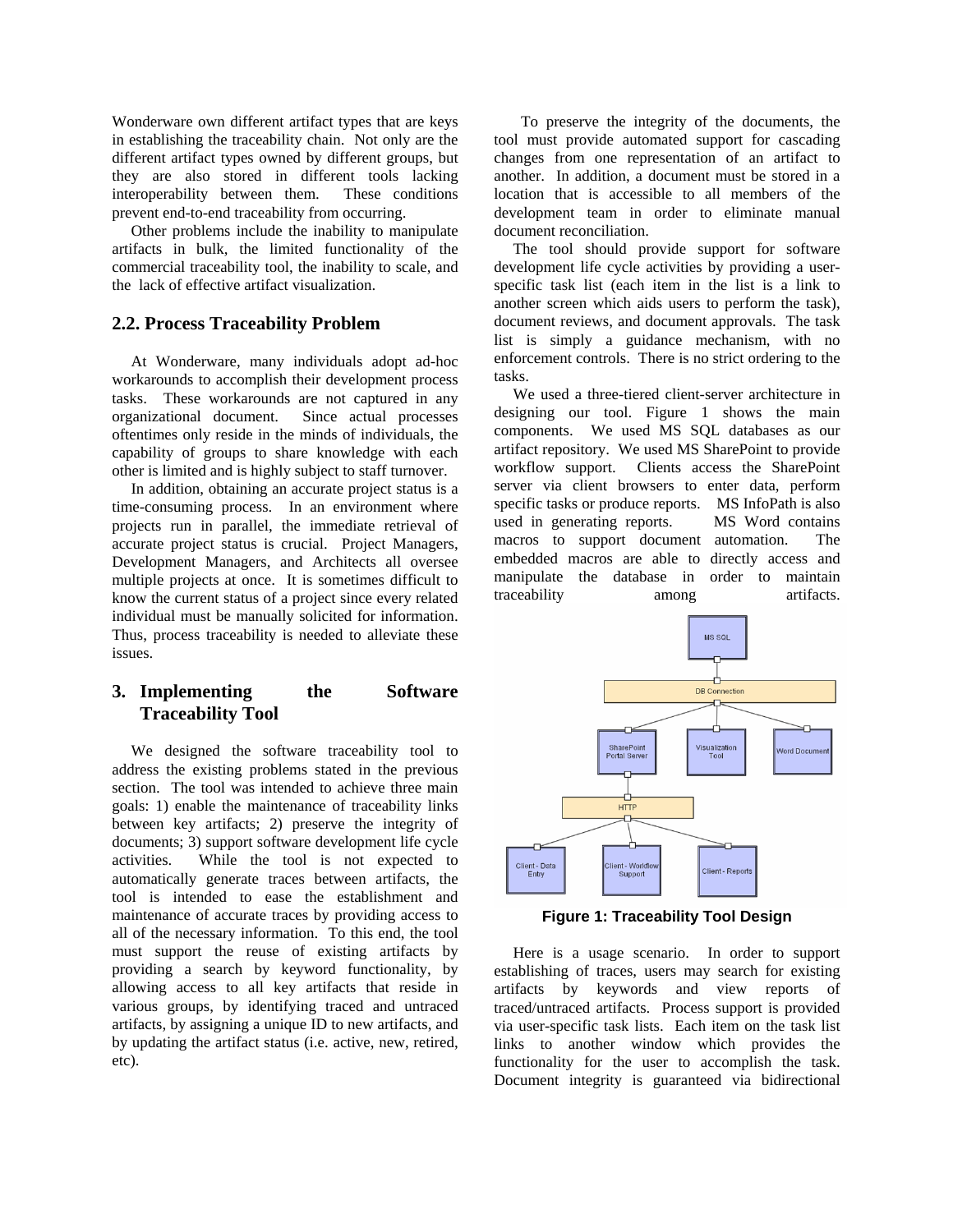updates. For example, when users create a document, the artifacts in the document are automatically saved to the database. Changes to the artifact may be made via data entry forms provided in the workflow. The next time users open the document, they can automatically retrieve the latest artifact update from the database.

#### **3.1. Preliminary Results**

To evaluate the traceability tool, we tested the artifact repository by populating the repository with live data from new Wonderware projects. We also allowed the entire organization to utilize the SharePoint traceability site by giving them read-access. The main test users of this tool are the Architect Group. This group oversees the technical aspects of every software project at Wonderware. We tested the following functionalities: 1) mapping between trace artifacts (Projects-Features, Use Cases, and Functional Requirements); 2) maintaining document integrity; and 3) supporting the software development lifecycle, by managing the artifact list, document creation, and document reviews. Tracing between marketing requirements and Use Cases has not been tested, although the group was able to successfully import a list of requirements into the artifact repository. In addition, the Test Group was able to develop test cases and trace them to the Functional Requirements. The traceability tool has been running successfully for the last six months.

According to feedback from the architects, the traceability tool is a welcome change to the Architect Group since performing their traceability tasks are now much easier than before. These preliminary results suggest that architects are now more efficient since their tasks are now integrated into the workflow and since process overhead has been minimized. Although none of the architects received any training in using the site, they still successfully performed their tasks. Furthermore, document obsolescence and multiple data entry have been largely eliminated.

Due to the success of the traceability tool, the company plans to deploy the tool to the rest of the organization. Wonderware is willing to fully adopt the tool since the tool provides the substantial benefits of traceability at low maintenance costs. In addition, the cost of deployment is low. The traceability tool is a web-based application where users can simply download the latest version of a deployed code or macro.

#### **3.2. Guidelines Overview**

The guidelines presented in this paper are not meant to replace existing traceability techniques, but rather to complement them. The purpose is to provide insights in approaching a traceability problem in an industrial setting.

Our aim is to provide an end-to-end requirements traceability approach. Although we do not necessarily cover each development phase, we select key global trace artifacts that help us validate that the stated requirements have been fulfilled globally.

While parts of the traceability tool are still in development, we have identified key lessons which have contributed to the success of our approach within the Wonderware organization. We present the lessons we learned as guidelines. These lessons reinforce some current approaches in traceability while challenging others. In addition, we have formulated new ideas to meet company-specific requirements. The guidelines are ordered from organization-level guidelines to tool-specific guidelines.

| Organizational goals | Minimize cost                   |
|----------------------|---------------------------------|
|                      | Bound the problem space         |
|                      | Support existing work practices |
|                      | Enter information once          |
| Tool requirements    | Automate only when necessary    |

**Figure 2: Guidelines ordering** 

#### **4. Guideline: Minimize Cost**

#### **4.1. Rationale**

Given that we were developing a traceability tool in a real-world setting with concrete goals and hard deadlines, the main justification for undertaking the traceability project at Wonderware is to minimize cost. There are two main costs: 1) the number of labor hours to train users to adopt a traceability strategy and the number of labor hours to establish and maintain traceability; and 2) the cost of purchasing or developing a traceability tool. We designed our approach with cost-minimization as our primary goal. In retrospect, this guideline proved to be a key idea in designing a practical and feasible approach.

Since Wonderware opted to develop a home-grown traceability tool, it is important to minimize the cost of tool evolution as well. We adopted an approach where the tool can be easily modified to reflect changes in actual processes (See Section 6).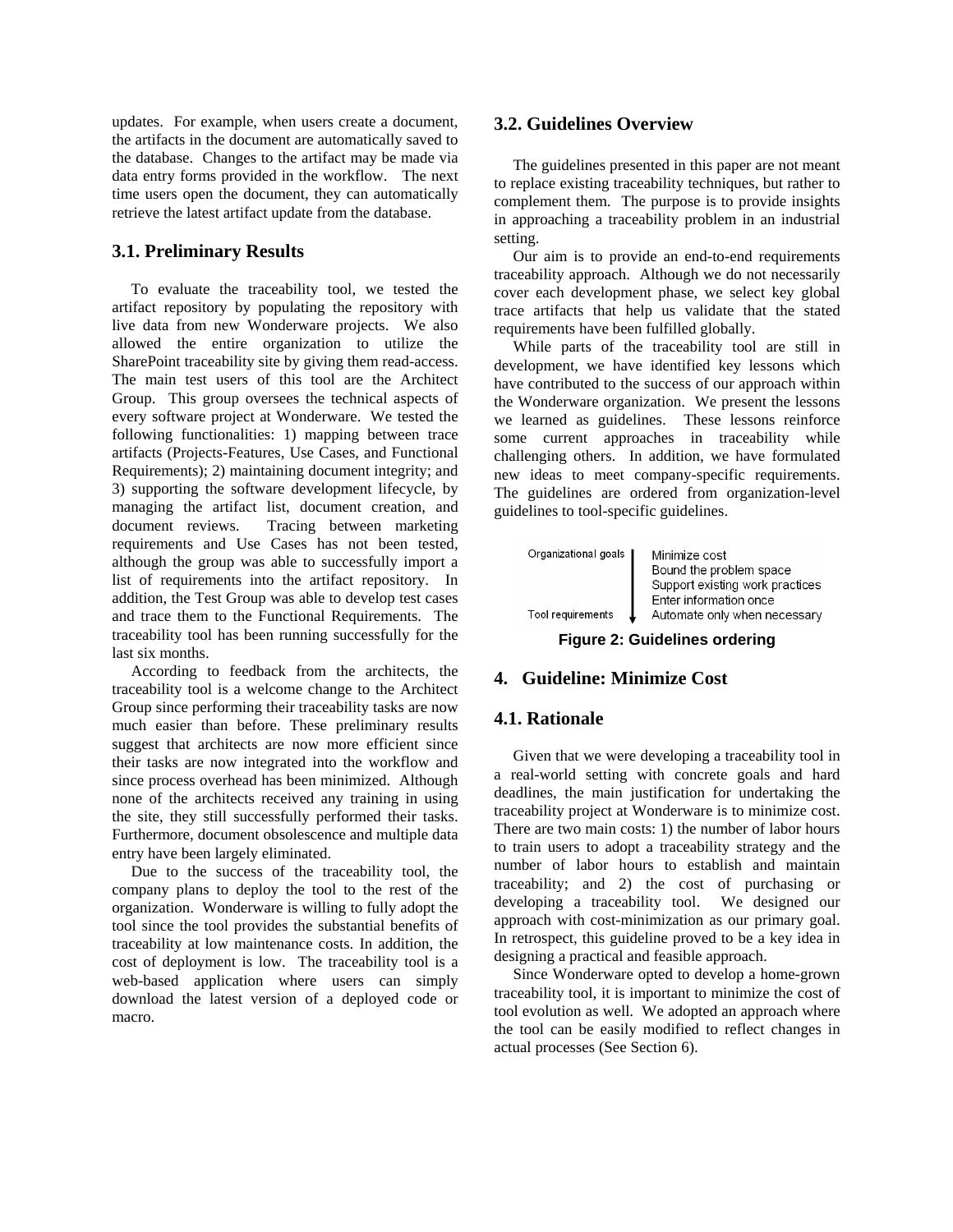# **4.2. Implementing Low-Cost Traceability tool**

Implementing a low-cost traceability tool is a high level organizational goal that spawned some of the other guidelines that we discuss below. For example, minimizing the number of labor hours in performing traceability tasks can be achieved by supporting existing work practices. We also adopted a "just enough traceability" strategy. How is this strategy operationalized?

First, there must be a benefit derived from each traceability link established. For example, tracing a requirement to a Use Case identifies to the customer that a specific requirement has been implemented. Adding another link from the Use Case to a passed Test Case proves to the customer that the requirement has been tested. In this situation, establishing links to implemented code is unnecessary since there is no added value.

Second, the "just enough traceability" point is achieved when the trace information enables users to accomplish specific tasks. For example, if architects can easily identify which requirements have not been mapped to Use Cases, this provides them a list of remaining requirements they must analyze. In addition, if project managers can easily obtain an accurate status report of a specific project, then an adequate process traceability support has been provided.

To lower the cost of maintaining a traceability tool, Wonderware is phasing out the commercial traceability tool they were using. The company also leveraged existing company-owned tools as a platform for developing the traceability tool: MS SQL, MS SharePoint, etc. Using MS SharePoint was beneficial since client access is web-based, lowering the cost of deployment. MS SharePoint functionality can be extended using WebParts, independent components embedded on a SharePoint webpage.

## **4.3. Related Research**

Minimizing cost implies a cost/benefit analysis in adopting a traceability approach. This is consistent with prioritizing artifacts according to stakeholder values [3] and assigning values to trace links [7]. Minimizing cost also reinforces the "trace for a purpose" strategy in [5].

# **5. Guideline: Bound the Problem Space**

# **5.1. Rationale**

Whereas minimizing cost tackles the traceability problem from an economic standpoint, bounding the problem space tackles the problem from a technical viewpoint. We adopted this guideline from [6]. Since the overall goal is to achieve end-to-end requirements traceability, constraining the types of trace artifacts becomes even more important. Not only is too much traceability unnecessary, but it may cause more harm than good. Excessive traceability increases the chance of inaccurate traces, and a few inaccurate traces can throw into question the validity of all the other traces [8].

The types of requirements artifacts to trace are artifacts specified in the company standard operating procedures to achieve requirements traceability. Not only do these artifacts represent various phases in development spanning the entire lifecycle, they also act as interfaces between group boundaries. Cooperation between various groups is enhanced by conforming to a bounded set of published artifacts. For example, the Architect Group publishes a list of Use Cases (UCs). The Development Team takes this published list of artifacts and produces another set of artifacts, namely code. The Architect Group has complete control over tracing artifacts at a finer level of granularity, as long as they trace to the list of UCs. In the same token, the Development Team may also establish finer granularity traces, but they must trace back to the UCs. Thus, each group is free to implement their own localized trace artifacts, given that they trace to the company stated global trace artifacts. A discussion of how this supports work practices follows in the next section.

In retrospect, the distinction between global and local trace artifacts is an important insight. Identifying a few types of global trace artifacts enables end-to-end traceability at the organization level while localized traces distributes traceability tasks among different groups. Essentially, this distinction allows us to bound the problem space at various levels of granularity.

The types of process artifacts to trace are Product, Project and Features. A Product is a collection of Projects while a Feature is a collection of Use Cases. We limit our scope to tracing artifacts at the Project level, while supporting Project traces to the Product level.

# **5.2. Identifying Global Trace Artifacts**

Setting bounds on the problem space includes the identification of global trace artifacts. We identified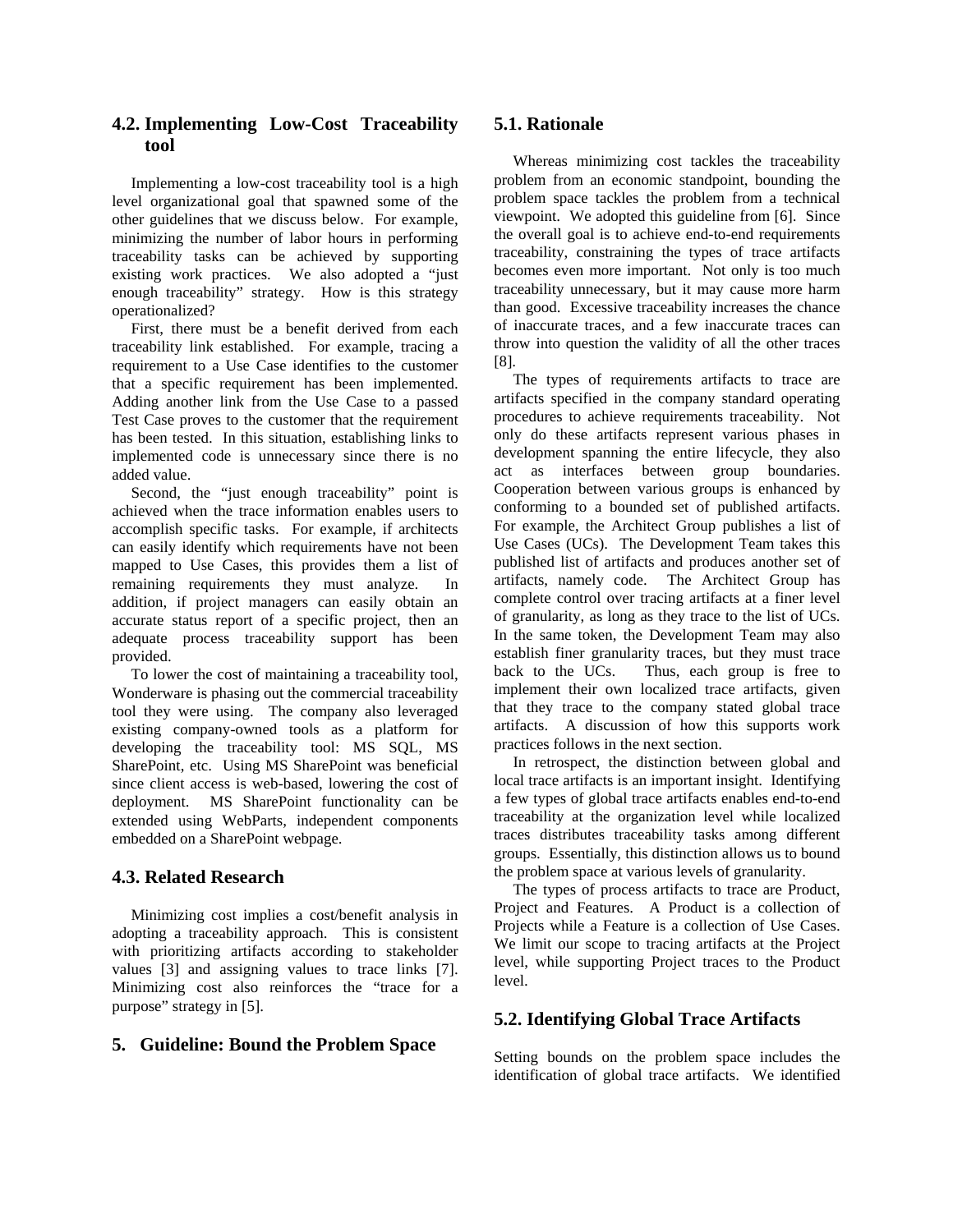two sets of global trace artifacts: requirements trace artifacts and process trace artifacts. Requirements trace artifacts include Marketing Requirements (MRQ), Use Cases (UCs), Functional Requirements (FRs), and Test Cases (TCs). The relationships between these artifacts are shown in Figure 3. These artifacts are also related to process trace artifacts which include Product, Project, and Feature information (see Figure 5). End-to-end requirements traceability is achieved since artifacts are related from requirements all the way to test cases.



**Figure 3: Requirements Trace Artifacts** 

#### **5.3. Related Research**

Bounding the problem space builds on the approach in [6] where a project manager defines trace data types. We added the distinction between global trace artifacts (organization level) and localized trace artifacts (group level).

# **6. Guideline: Support Existing Work Practices**

#### **6.1. Rationale**

Since the company is concerned with process traceability, capturing existing practices and formalizing it into a workflow was emphasized by key users from the start of the project. As we previously mentioned, an effective end-to-end traceability strategy requires cooperation between various groups within Wonderware. This is achievable if the approach supports existing work practices. Any traceability tasks that users may have to do must be integrated with their existing tasks to ensure that the task is accomplished. In addition, showing users they directly benefit from performing the traceability task minimizes the distaste for establishing and maintaining traceability [13] and increases the likelihood that the trace information they provide is accurate.

Providing process support also enables work processes to be standardized across organization. This eliminates the need for ad-hoc workarounds and supports organizational knowledge. Standardizing the process especially helps raise the visibility of actual process to remote users or groups in different geographical locations. Thus, a group in Australia can participate in the development processes in Lake Forest.

Another advantage to supporting the current work process is the increased productivity of users. Providing automated support to manual tasks increases the efficiency of users. In addition, streamlining the flow of work as a task list lessens the cognitive load of users.

Furthermore, supporting existing work practices enables process traceability. This is essential to collecting meaningful data for project management.



**Figure 4: Task List** 

# **6.2. Supporting Software Development Life Cycle with a Workflow**

Requirements traceability is closely tied to process traceability in Wonderware. The production and consumption of trace artifacts are linked to various key users who follow a specified process. Understanding the process provides insights on how to incorporate traceability tasks into existing tasks such that it does not impose heavy burdens on users, minimizing cost in terms of required man hours. Thus, once the global trace artifacts were determined, we identified key users as well as high level tasks that the workflow will support. We selected to implement the workflow in MS SharePoint since it has built-in process support (e.g. document reviews) and it integrates well with other tools used (e.g. MS Office).

We designed the workflow to cater to various key users. Producers of trace information are marketing group, architects, project managers, and test managers. Consumers of trace information are the executive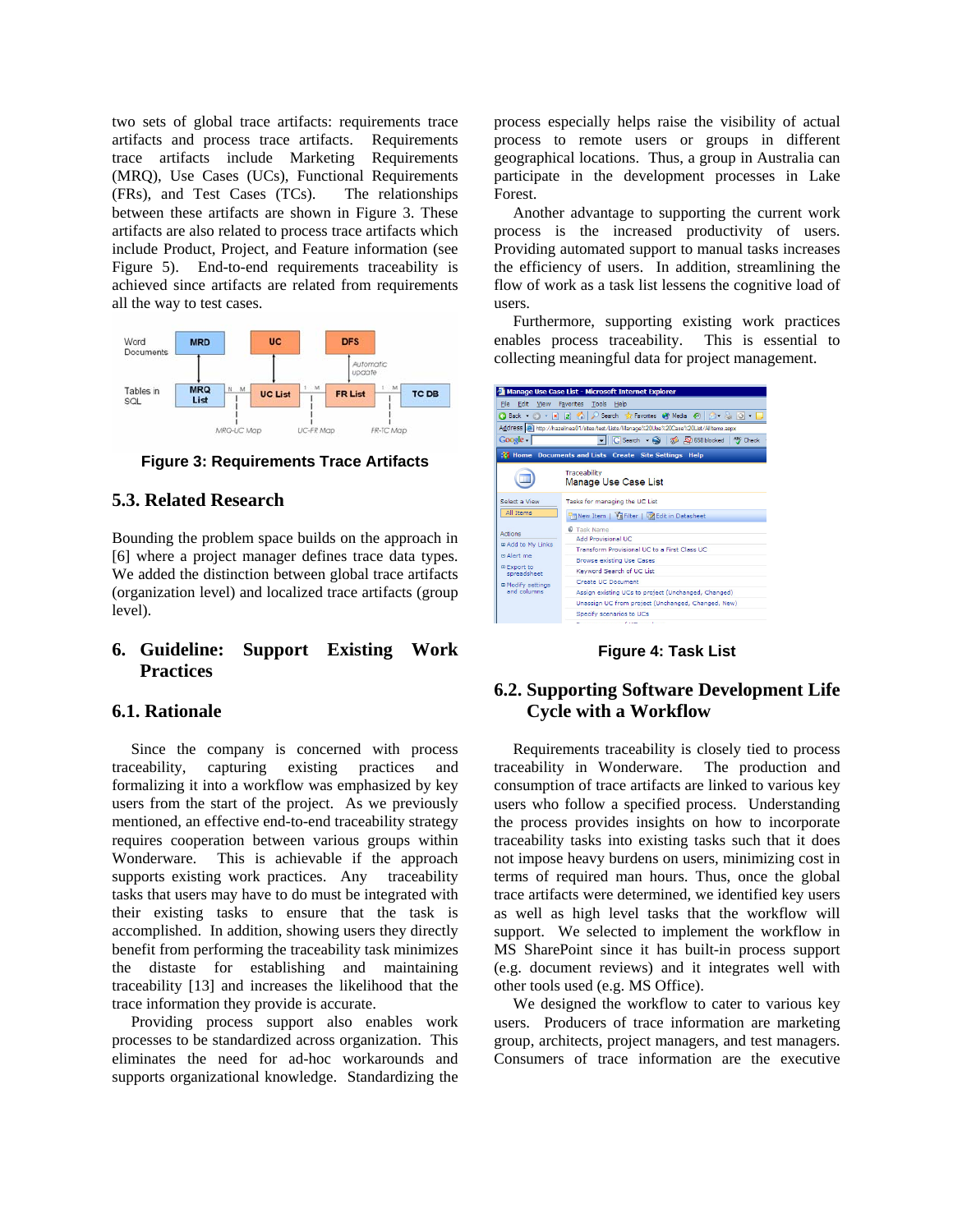group, developers, test engineers, and external auditors.

Once the high level tasks were identified, they were further subdivided into independent lower level tasks. We emphasize "independent" since this minimizes the cost of evolving the workflow to support process changes. Independent subtasks were implemented as separate functions that can be added, modified, or removed independently of each other. We wrote these functions as ASP WebPart components embedded into a MS SharePoint web page. There is no ordering imposed on the tasks. Users are presented with a task list (see Figure 4) which links to another screen that provides the functionality to help them accomplish that specific task.

Figure 5 shows how the different artifacts are traced and how the workflow supports the creation and maintenance of these artifacts.



**Figure 5: Software Traceability Model** 

#### **6.3. Related Research**

Few approaches take a process-oriented approach to traceability. Process traceability is coupled with requirements traceability in [16]. However, the focus is on the requirements phase. [6] is also a related approach although it focuses more on an organization learning from experience to identify trace artifacts, rather than supporting actual work practices to achieve an end-to-end traceability throughout the software lifecycle. Knowledge-Based Software Assistant (KBSA) provides process support for the software development life cycle [9]. KBSA describes an integrated tool support that includes a Project Management (PM), Work Breakdown Structure (WBS), and a hyper-media tool (IBIS). While it provides traces between a specified set of information (issues, arguments, and positions), it does not provide requirements traceability.

#### **7. Guideline: Enter Information Once**

#### **7.1. Rationale**

Due to the difficulties encountered in reconciling multiple representations of the same artifact, we adopted this guideline in designing the traceability tool. Entering artifact information in multiple tools not only requires extra labor hours to enter the same information multiple times, but it also adds an additional overhead of ensuring that these artifacts are consistent with each other. Due to heterogeneous tools used in supporting the development process, it becomes impossible to enter the information once since the tools do not interoperate.

Entering information once does not only apply to having an artifact stored in different tools. It also applies to information entered in one phase being carried over to another phase. For instance, in the planning phase, provisional Use Cases are created without a unique identifier. During the design phase the list of provisional Use Cases are revisited, with some being accepted and others rejected. The accepted Use Cases are then assigned a unique identifier. This ensures that artifacts created earlier in the phase do not "slip through the cracks" until the testing phase uncovers the problem.

#### **7.2. Centralizing Artifact Storage**

Instead of storing artifacts in multiple tools, we centralized artifact storage in several MS SQL databases: MRQs are stored in a database owned by the Marketing Group, UCs and FRs are stored in a database owned by the Architect Group, and TCs are stored by the Test Group. In addition, process artifacts (Product, Project, Features) are stored in a database owned by the Project Managers. Since the traceability software tool is owned by the Architecture Group, the tool has read only access to the other groups' databases.

Tracing between distributed artifacts is possible as long as each group abides by the unique identification of the published artifacts. That is, a unique ID assigned to published artifact will never change. The relationship between artifacts is specified in Figure 3.

#### **7.3. Related Research**

Having redundant data is one of the main problems of traceability [24], causing additional overhead of reconciling data [23]. Another method of enabling entering information once is through the information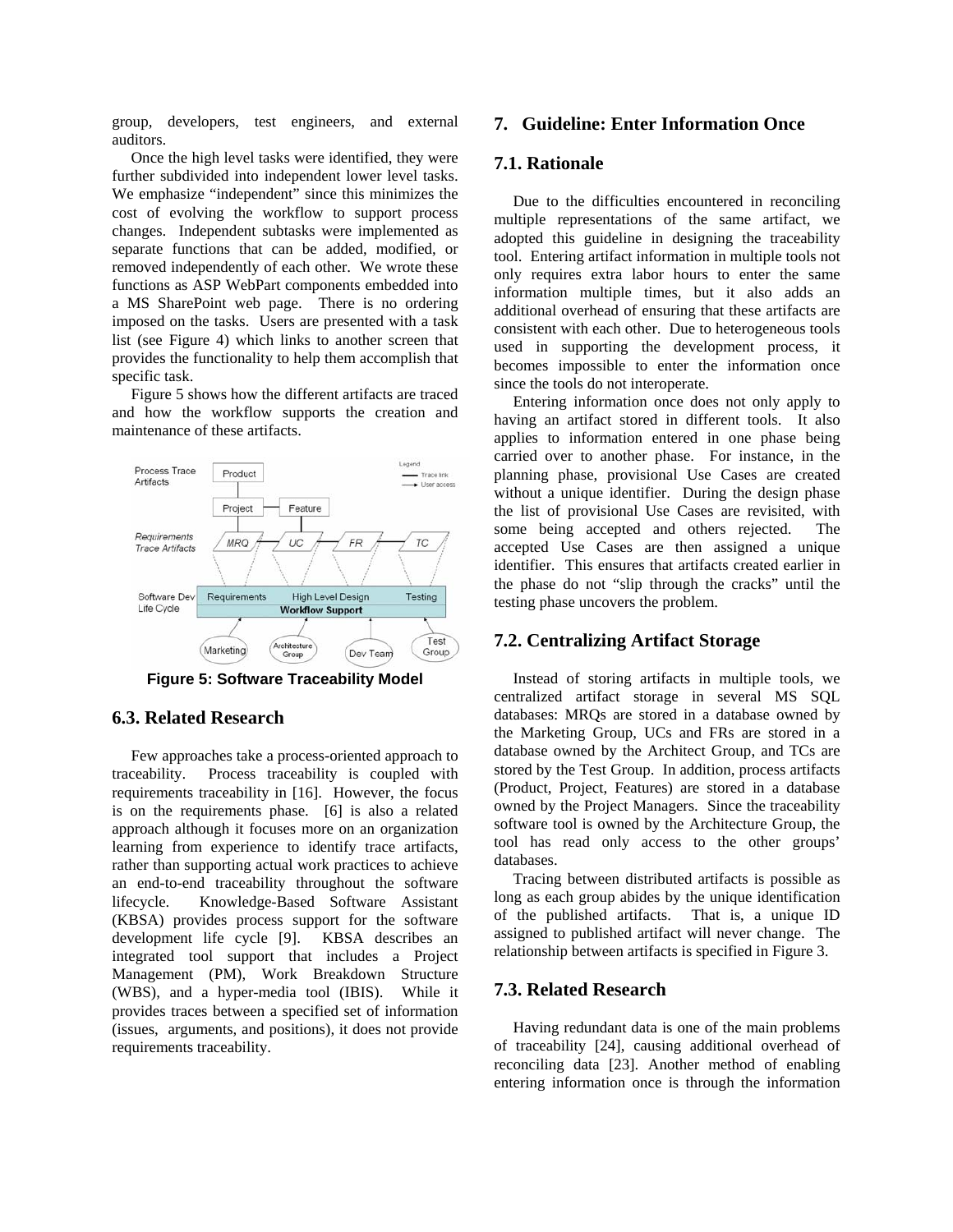integration approach [23]. This supports traceability between heterogeneous artifacts by translating them to a homogeneous representation. Once inside the homogeneous environment, traces can be automatically generated using a set of rules. In the case of Wonderware, this environment can be used to maintain traces, but not in establishing traces. Mapping the key artifacts is based on architects' requirements analysis and is difficult to automate. The next guideline discusses this issue further.

# **8. Guideline: Automate Only When Necessary**

#### **8.1. Rationale**

Due to time constraints and the necessity to have the framework of the software traceability tool up and running quickly, we identified which tasks must be automated right away, which tasks can be automated but can wait, and which tasks do not need to be automated at all. In retrospect, this analysis proved useful not only in the short-term, but also in the longterm as far as understanding the limitations of automating traceability tasks.

High priority tasks for automation included maintaining consistency between different representations of the same artifact, bulk manipulation of artifacts, and automatic generation of reports. In order to migrate data to the traceability tool, it was also necessary to automate the extraction of artifacts from legacy documents.

Although automation can greatly alleviate the cost of traceability, there are cases when manually establishing traces is not only acceptable, but necessary. In the case of Wonderware, Architects are in charge of translating requirements (MRQs) to implementable modules (UCs), and later ensuring that the implementation meets the requirements. Thus, the manual mapping between MRQs and UCs is part of the Architects' task of requirements analysis and does not need to be automated.

It is important to know when automated support is appropriate. Automation is necessary for tasks that are tedious and error prone if manually done. This is the case in manually maintaining consistency between various forms of an artifact. For instance, a marketing requirement is represented in two forms: a list form stored as a table and a verbose form stored as a Word document. Maintaining consistency between the same artifacts in different representation qualifies for automation.

Document automation, which involves the use of embedded macros, is also necessary to ensure consistency between an artifact stored in various documents and avoiding document obsolescence. This automation is necessary at Wonderware since there are thousands of documents to manage. Document automation also aids in extracting artifacts from legacy documents that do not conform to the current templates.

#### **8.2. Maintaining Consistency Using Document Automation**

Since artifacts may have multiple representations, and manually reconciling between representations is a tedious task, we provide automated support in our tool. One of the ways we achieve this is via document automation with Word macros. Using macros embedded in Word document templates, we can extract artifacts using a set of criteria (i.e. using keywords). The extracted artifacts are checked by a user to ensure that they are valid trace artifacts. Once they are checked, they are saved to the database.

We also use Word macros to implement bidirectional updates between the artifact stored in the database and the artifact represented as a document. Thus, whenever a document is opened, it checks the database for the latest version of the artifact. Once the user closes the Word document, the artifacts are automatically updated in the database. (Note: artifacts may also be manipulated outside the Word document through various forms related to the workflow support. Since these changes are automatically reflected back to the database, it is important to have automated support to update the corresponding artifacts represented as a Word document.)

In addition, since Wonderware has hundreds of legacy documents not associated with a template, we also used macros to extract trace artifacts in order to migrate the documents to the current template. It was doable to extract trace artifacts from Word documents since they were tagged. For example, each Functional Requirement in a Detailed Functional Specification document is labeled as "FRxxx" where "x" is a unique number assigned.

#### **8.3. Related Research**

Automating traceability tasks has its limitations [11]. For instance, automatically generating trace links is only as accurate as the user input [7]. Most of traceability approaches deal with establishing traceability links after the fact, and not during the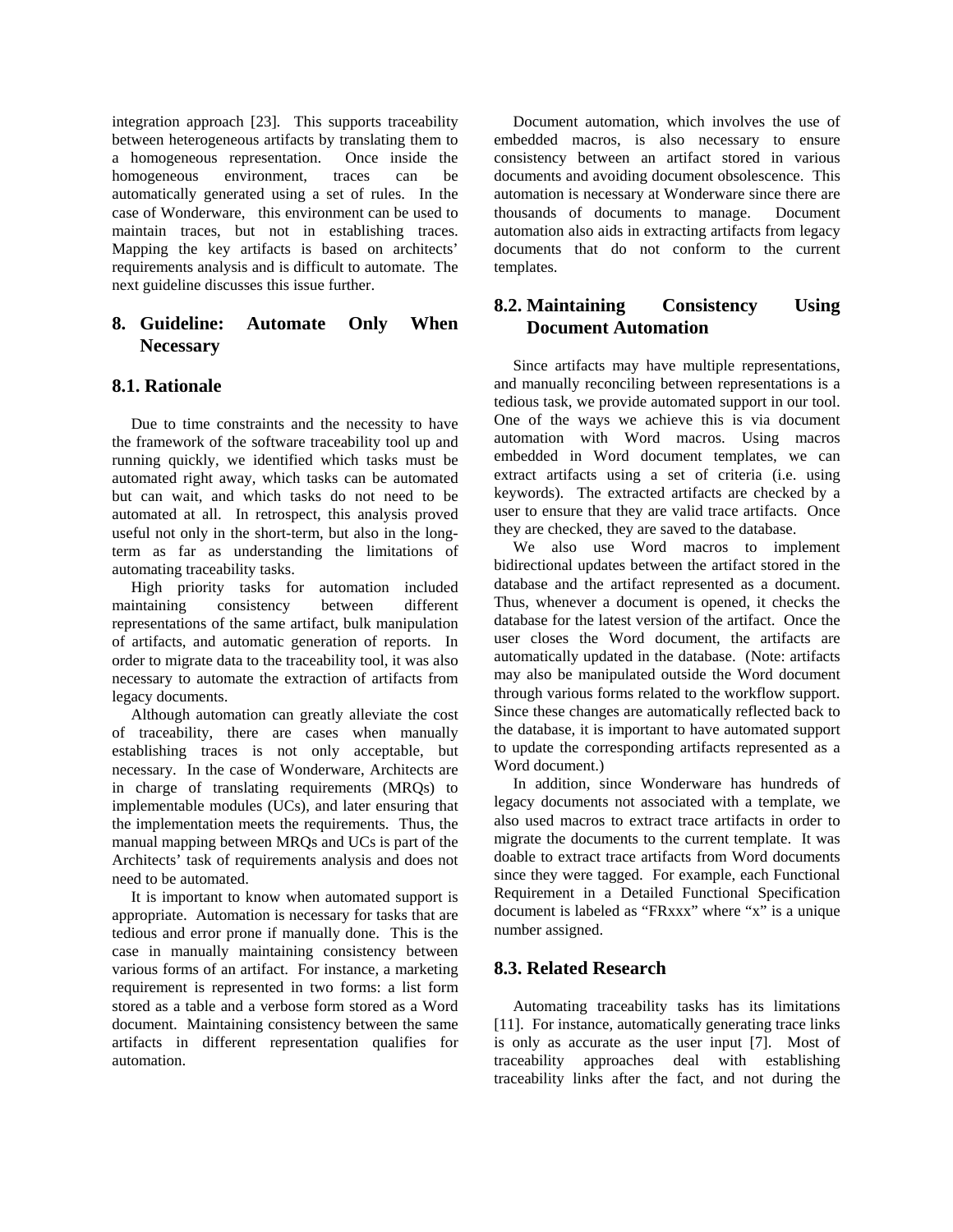generation of artifacts to support the software development life cycle [11]. The different types of automated support available include 1) automated generation of traceability links such as in [23] [21] [1]; and 2) traceability link support for automated queries [5] which is concerned with traversing the related traces. Although item (1) is useful in the context of discovering traces for software maintenance, it does not apply to Wonderware where traces are established when artifacts are created. According to the classification in [5], our traceability tool provides semi-automated queries in that a set of traced artifacts are returned. Event-based traceability (EBT) provides automatic notification to traced artifacts that a related artifact has changed, although consistency is not enforced [4]. [20] is a commercial traceability tool that provides limited support for maintaining consistency between an artifact stored as a Word document and an artifact stored within a tool. In contrast to our traceability tool, change updates only flow in one direction, from the Word document to the commercial tool.

## **9. Discussion and Future Work**

Designing a software traceability tool in the context of an actual software development setting presented several subtle and complex challenges. The tool must clearly demonstrate end-to-end requirements traceability, have a high return on investment, and gain organization-wide acceptance. The wide range of potential users, from upper management to test engineers to external auditors, prompted us to take a comprehensive view of traceability. The insights presented in this paper are both adaptations of current approaches in literature and novel ideas that resulted from discussions with key users. A process-oriented approach to requirements traceability not only supports users in accomplishing their tasks, but it also encourages users to adopt the traceability tool. The identification of a few types of global artifacts mitigates the complexity associated with traceability. Differentiating between global and local trace artifacts means that various groups maintain full ownership of their localized trace artifacts while the organization achieves a high level end-to-end requirements traceability. Automation is limited to replacing burdensome tasks associated with traceability, such as maintaining consistency between various representations of an artifact.

Since the approach described has only been evaluated in one software development setting, it is worthwhile to test whether these ideas hold in other contexts. Other aspects of traceability such as tracing non-functional requirements and tracing between different levels of abstraction of an artifact (general to detailed) are open issues. In addition, tracing artifacts through the maintenance phase has not been considered in our approach.

#### **10. Acknowledgements**

We would like to thank Jim McIntyre, the Systems Architect at Wonderware, for driving the traceability project and for all the insightful discussions.

## **11. References**

[1] Antoniol, G., Caprile, B., Potrich, A., & Tonella, P., "Designcode traceability recovery: selecting the basic linkage properties", *Sci. of Comp. Programmin*g, 2001, 40, pp. 213–234,

[2] Alexander, I., "Towards Automatic Traceability in Industrial Practice", *Proc. of the First Intl. Workshop on Traceability*, 2002, pp 26-31.

[3] Boehm B., & Huang, L.G., "Value-based software engineering: a case study", *Computer*, 36, 3, pp. 33-41.

[4] Cleland-Huang J., Chang C.K., & Christensen M, "Eventbased traceability for managing evolutionary change", *IEEE TSE, 29*, 9, Sept. 2003, pp.796-810.

[5] Cleland-Huang J., Zemont G., & Lukasik W., "A heterogeneous solution for improving the return on investment of requirements traceability", *Proc.. 12th IEEE Intl. Conf. Requirements Engineering*, 2004, pp. 230-239.

[6] Domges R., & Pohl K., "Adapting traceability environments to project specific needs", *CACM*, *41*, 12, Dec. 1998, pp.54-62.

[7] Egyed, A., Biffl, S., Heindl, M., & Grunbacher, P., "A Value-Based Approach for Understanding Cost-Benefit Trade-Offs During Automated Software Traceability", *Proc. of the 3rd Intl. workshop on Traceability in emerging forms of software engineering,* Long Beach, CA, 2005, pp.2-7.

[8] Egyed, A., "A Scenario-Driven Approach to Traceability", *Proc. of ICSE 2001 (ICSE 23)*, pp.123-32.

[9] Gerken, M.J., Roberts, N.A., & White D.A., "The knowledge-based software assistant: a formal, object oriented software development environment", *Proc. of NAECON 1996*. 2, New York, NY 1996, pp.511-18.

[10] Gotel, O.C.Z., & Finkelstein, C.W., "An analysis of the requirements traceability problem", *Proc. of the First Intl. Conference on Requirements Engineering,* 1994, pp.94-101.

[11] Hayes, J. H., & Dekhtyar, A., "Humans in the Traceability Loop: Can't Live with 'Em, Can't Live Without 'Em", *Proc. of the 3rd Intl. workshop on Traceability in emerging forms of software engineering*, Long Beach, CA, 2005, pp.20-23.

[12] *IEEE Standard Computer Dictionary*, IEEE, New York, NY, Jan 1991.

[13] Jarke, M., "Requirements Tracing", *CACM*, *41*, 12, Dec. 1998, pp. 32-36.